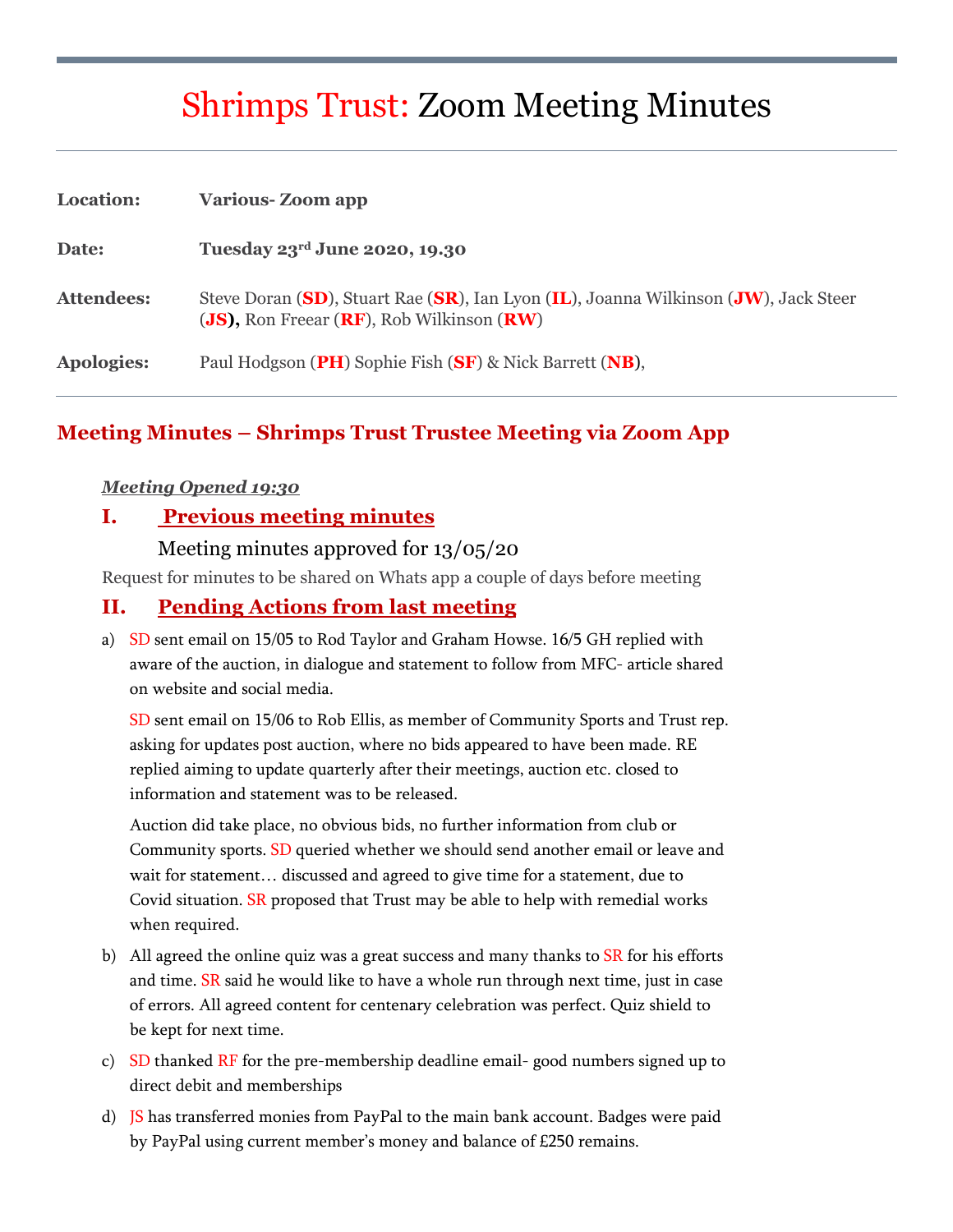e) JS confirmed he had donated £250 for NHS tickets on MFC Crowdfunder. All agreed social media posts very successful and original target was met.

#### **III. Membership numbers and benefits Update**

A & c & d) Memberships at 243 (15 new, 4 of which lapsed, 50 life, 151 direct debit, 30 PayPal and 12 other means. PayPal costs three times as much!

SR queried if GoCardless could be put on the website instead of PayPal... JS stated that Rob Ellis would need to be contacted

Discussed and agreed to hold shirt draw when available as competition now closed.

Non-renewals at 182

RF to send email warning lapsed members that contact details will be removed from list shortly- targeted email and social media posts by SD/JS

b) SD sending out email to all businesses to ensure all happy and able to continue offering discounts.

Salt Ayre have replaced lapsed vouchers. RF/SD contact from new manager of Hurley Flyer regarding monthly draw prizes unsure whether 20% discount still applies.

e) Badges- paid for and sending early July.

Cards- delivered

Car sticker- latest quote from SP signs £385+VAT so 92p each (badge at 96p). JS found quote at £245 so 50p per unit. All agreed want to keep local where we can. SD to go back to Scott and discuss, hoping to get 75p or nearer.

Discussion regarding car stickers, agreed if not them something else needs to go in and ideal with centenary badge.

Booklet- Info required from companies to confirm discounts and then proceed.

Postage- Boardwalk agreed to sponsor postage but size of advert not clarified. Thornton Road Spar also willing to sponsor for whole page at £100 (1/2 A5 £75)

f) AGM to be held by November. All agreed to keep checking guidance.

g) Membership meeting next week- date etc. tbc

## **IV. Trust Finance Update**

JS sent information before the meeting.

a) Annual report sent out by JS. Proof read by JW & SD. Comprehensive and great reading, thank you JS. JS next step to be audited by independent.

b) Donations are SR shirt raffles, Expenditure mainly membership costs and licenses along with contributions to Mbulu memorial flowers.

Debtors are Northgate and Eden Music- not contacted due to Covid

c) Fund balances are flag fund £1215, raise the roof £3987 and general reserves £9517

All agreed to hold funds as they are at the moment and ask the members their opinions when opportunities arise.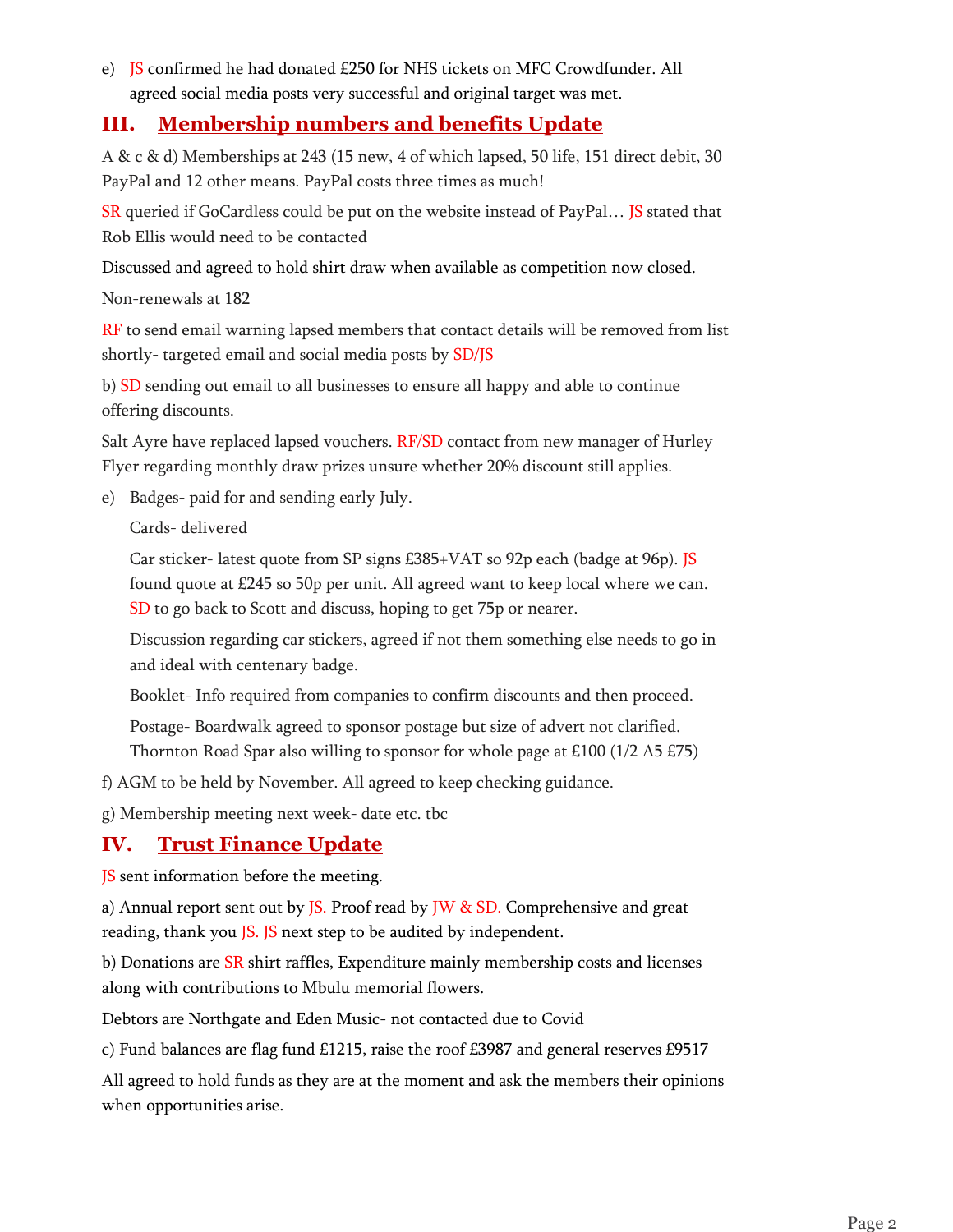Additional discussion regarding memorial garden project of Rod Taylor. All agreed perfect timing to support the initiative in centenary year. Trust to approach Rod to find out further information.

#### **V. Fundraising for Shrimps Trust and Christian Mbulu Memorial fund**

SD thank you to SR for donating the items and taking time to fundraise, valuable funds raised.

SR Fleming shirt £100, Purple shirt £160

Football card approved by council and gambling licenser. Draw completed live on Facebook this evening and winner informed.

Funds split Trust and Mbulu fund

SR Rod Taylor been in touch regarding a further shirt- signed Jim Bentley from last match. Proposing larger card and split 25% Trust 75% MFC, with 150 squares at £10. All agreed to add prizes such as hospitality to increase number of prizes available.

Other opportunities once bar reopens discussed such as small football cards for particular fundraising.

#### **VI. End of season awards and supporters player of the season**

RT coming back to SR regarding awards. Club and Trust keen to honour players in some way, dependent on Covid and restrictions. Options discussed such as emailing Trust with proposals/ votes rather than social media poll.

## **VII. Meeting date and responsibilities**

Membership meet next week via Zoom- details to send out SR & RW

## **VIII. AOB**

SD email from Ben Atkinson regarding merchandise. Agreed to check for legitimacy and could send unused flag.

IL history website now live at shrimpstrusthistory.co.uk

Please read through, check links and report any issues. Big thank you to Lawrence Bland for his input. SD congratulated IL for his work and time- will be of huge interest to the fans.

RF passed on a proposal from a member regarding junior travel being discounted. All agreed not for discussion at the current time due to lack of proposed coaches and away matches due to Covid.

## **Meeting closed 9.45pm**

Next meetings Board none in diary Trust tbc Membership wc 29/6